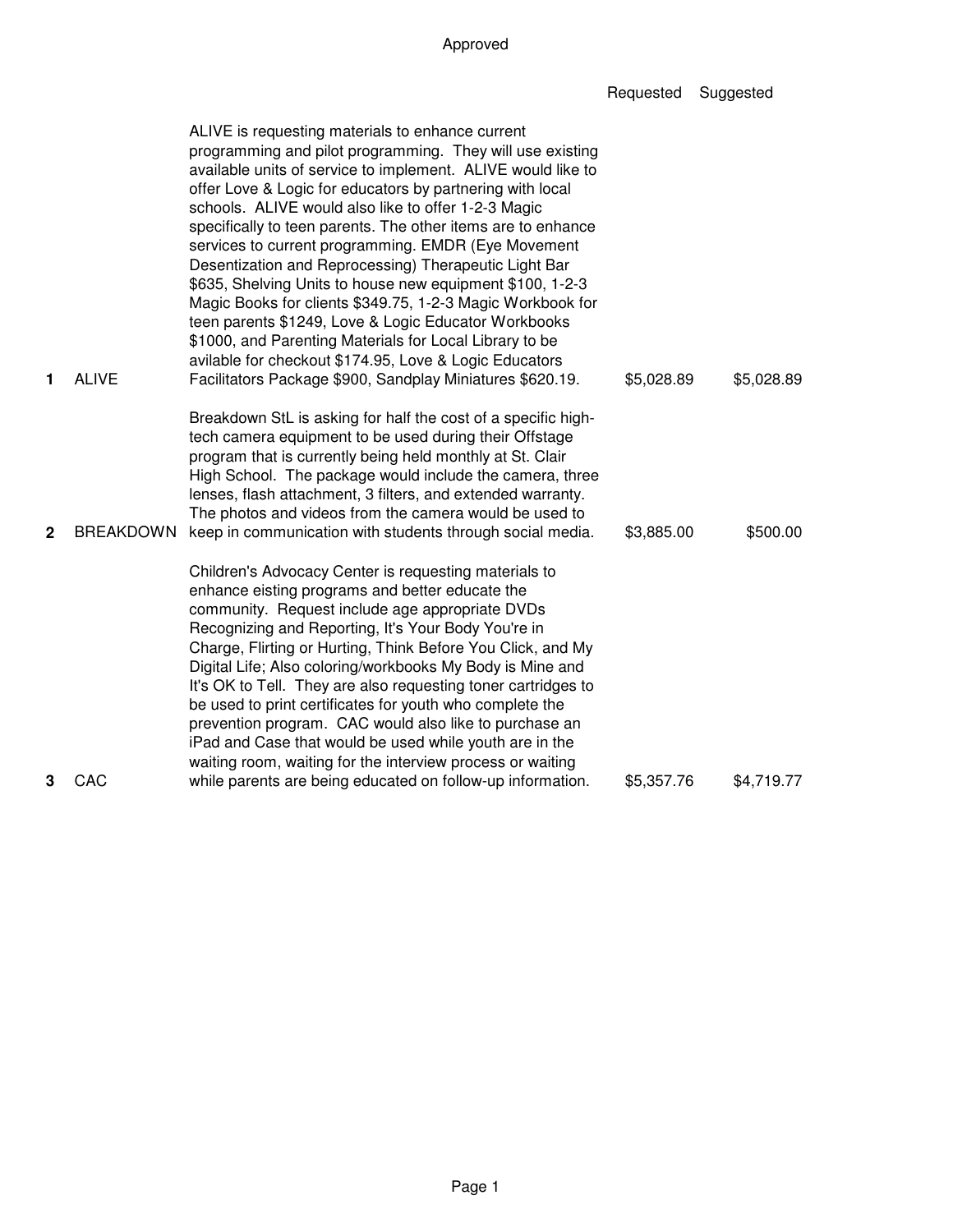|                |               | Seeing unprecedented growth in the need for CASAs, FC<br>CASA is planning on hiring an additional volunteer<br>coordinator in the fall. As they grow, their technology needs<br>have grown. CASA is requesting a small business server to<br>house shared documents, along witht the software for this<br>server \$900, they would also like battery back up for<br>existing computers \$280, the new volunteer coordinator will<br>also need a computer with software \$800, Desk, File<br>cabinet, chair, as well as two replacement chairs for existing<br>staff \$1025. CASA is also requesting funding for marketing<br>materials to recruit new volunteers \$250. They would also<br>like assistance with a three stamps to be used on checks<br>and the printing of printable checks \$105. CASA is also<br>once again requesting in county mileage for their volunteers<br>at 37 cents a mile up to \$1,332. Training - CASA is<br>requesting \$500 in training for board development, \$100 to<br>purchase books that will be used for in-service training,<br>\$725 to send one staff member to the national CASA<br>conference. Lastly, CASA is requesting funding for<br>background checks for new volunteers/staff and those who |             |             |
|----------------|---------------|-----------------------------------------------------------------------------------------------------------------------------------------------------------------------------------------------------------------------------------------------------------------------------------------------------------------------------------------------------------------------------------------------------------------------------------------------------------------------------------------------------------------------------------------------------------------------------------------------------------------------------------------------------------------------------------------------------------------------------------------------------------------------------------------------------------------------------------------------------------------------------------------------------------------------------------------------------------------------------------------------------------------------------------------------------------------------------------------------------------------------------------------------------------------------------------------------------------------------------------------------|-------------|-------------|
| 4              | <b>CASA</b>   | have been with the agency for five years at \$600.                                                                                                                                                                                                                                                                                                                                                                                                                                                                                                                                                                                                                                                                                                                                                                                                                                                                                                                                                                                                                                                                                                                                                                                            | \$5,285.00  | \$5,180.00  |
| 5              | <b>CFS</b>    | Catholic Family Services is requesting funding to purchase<br>two Kindle Fire HDX tablets to be used in conjunction with<br>therapeutic apps that are using technology to engage youth<br>\$460. Art therapy supplies \$100 per parochial school and<br>\$200 for union office for a total of \$1,100. They are also<br>asking for \$450 in Love and Logic workbooks and for \$700<br>to get the newest edition of the Love and Logic multimedia<br>curriculum. lastly, they are asking for \$122 to purchase a<br>therapeutic sensory table.<br>Crider is proposing to pilot the Pinocchio of early<br>intervention at the Union Early Childhood Program from<br>September 1 - December 31. This would expand the<br>existing Pinocchio program to a younger audience. The unit<br>rate would be \$48 per unit. It should be noted that Crider<br>would be asking the FCCRB to sustain this program<br>through 2016 regular service proposal in the amound of                                                                                                                                                                                                                                                                                | \$2,832.00  | \$2,832.00  |
| 6              | <b>CRIDER</b> | \$38,400.                                                                                                                                                                                                                                                                                                                                                                                                                                                                                                                                                                                                                                                                                                                                                                                                                                                                                                                                                                                                                                                                                                                                                                                                                                     | \$19,200.00 | \$19,200.00 |
|                |               | FACT is asking for assistance to help the families they<br>serve through 5 projects 1) Back to School program \$750,<br>2) Family Empowerment Activity to help families feel<br>connected \$900, 3) Wrap Around Emergency Fund \$3000,<br>4) Adopt a Family to provide gifts for families \$1600, and 5)                                                                                                                                                                                                                                                                                                                                                                                                                                                                                                                                                                                                                                                                                                                                                                                                                                                                                                                                      |             |             |
| $\overline{7}$ | <b>FACT</b>   | No Hunger Holidays at \$625.<br>Foundations for Franklin County is requesting Copier,<br>Printer, Scanner \$3,756; Desktop Computer, Monitor,<br>Keyboard, Mouse, and Microsoft Office Suite \$1.100;<br>Software for Assessment Child Behavior Checklist \$760<br>and Trauma Symptom Checklist \$620; Training Room                                                                                                                                                                                                                                                                                                                                                                                                                                                                                                                                                                                                                                                                                                                                                                                                                                                                                                                          | \$6,875.00  | \$3,875.00  |
| 8              | <b>FFC</b>    | Tables \$2,250 and Mobile Podium \$500                                                                                                                                                                                                                                                                                                                                                                                                                                                                                                                                                                                                                                                                                                                                                                                                                                                                                                                                                                                                                                                                                                                                                                                                        | \$8,986.00  | \$6,410.00  |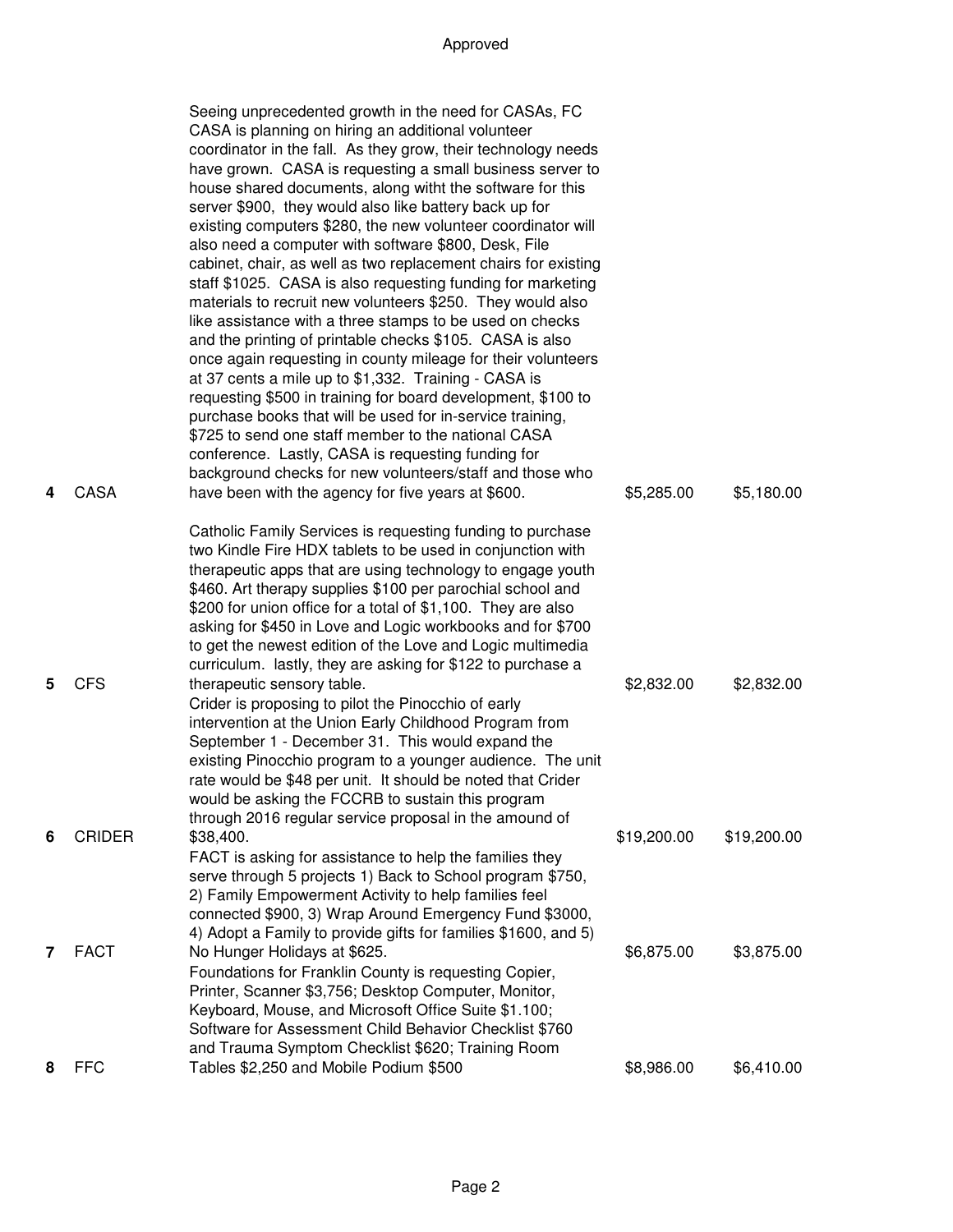|    |                | KUTO would like to present two ASIST (Applied Suicide<br>Intervention Skills Training) trainings. One targeting school<br>personnel and the second targeting Mental Health<br>professionals. This is an intensive, interactive two-day<br>training to help caregivers recognize risk and learn how to<br>intervene to prevent the immediate risk of suicide. Last year                                                                                                                                                                          |            |            |
|----|----------------|-------------------------------------------------------------------------------------------------------------------------------------------------------------------------------------------------------------------------------------------------------------------------------------------------------------------------------------------------------------------------------------------------------------------------------------------------------------------------------------------------------------------------------------------------|------------|------------|
| 9  | <b>KUTO</b>    | we funded one training and it was very well received.<br>The Nurturing Kids program through Lutheran Family and<br>Children's Services is requesting a monitoring system<br>(wireless video camera feed and related software) in order<br>to allow the case worker to observe parent interaction<br>without being in the room, helping coach them on putting<br>into action the techniques and tips being learned through<br>nurturing kids. \$1220; They are also asking for play<br>equipme t to be used while children are being seen at the | \$7,623.00 | \$7,623.00 |
| 10 | LFCS NK        | office \$200.                                                                                                                                                                                                                                                                                                                                                                                                                                                                                                                                   | \$1,420.00 | \$1,420.00 |
|    |                | Lutheran Family and Children's Services is requesting<br>funding to provide Trauma Informed Child Welfare training<br>to the child welfare community of Franklin County. Last<br>year we funded CASA as they worked with this community<br>at a Permanency Summit, one of the areas that came to<br>light was a need for a common understanding of trauma                                                                                                                                                                                       |            |            |
| 11 | LFCS TRAUM     | informed care. This training would be a first step in creating<br>that common understanding.<br>NCADA is asking for printer toner, printer drums, laminating<br>film, \$1411.64. They are also asking for presenation<br>remotes to allow them to move freely while making<br>presentations \$99.98. In addition to engage youth and give<br>them reminders of the lessons learned, they are requesting<br>consumable materials in the form of message pencils,<br>construction paper \$1053.99 also a new training DVD,                        | \$2,422.00 | \$2,442.00 |
| 12 | <b>NCADA</b>   | Everbody's Talking, at \$104.50<br>Preferred Family Healthcare would like funding to initiate a<br>pilot program directed at high risk youth in Franklin County.<br>This program would include a monthly support group as well<br>as planned outings for the group. This program will provide<br>a platform for giving and receiving peer support in a safe<br>environment. The program will be called T.R.U. (Trust,<br>Respect, and Understanding). This program would be<br>billed at a unit cost of \$61.29 for support group, and \$500    | \$2,670.11 | \$2,670.11 |
| 13 | <b>PFH</b>     | per outing up to four outings.<br>Portals would once again like to provide the Youniquely<br>Social Summer Camp utilizing older youth mentors using<br>hands-on activities to facilitate teaching younger youth<br>about effects of bullying and teasing, empathy, tolerance,<br>building friendships, etc. In the past we have funded this<br>camp in the amount of \$3600 @ \$220 per unit. The unit                                                                                                                                          | \$9,600.00 | \$9,600.00 |
| 14 | <b>PORTALS</b> | amount being requested in this proposal is \$120.                                                                                                                                                                                                                                                                                                                                                                                                                                                                                               | \$8,134.00 | \$3,600.00 |